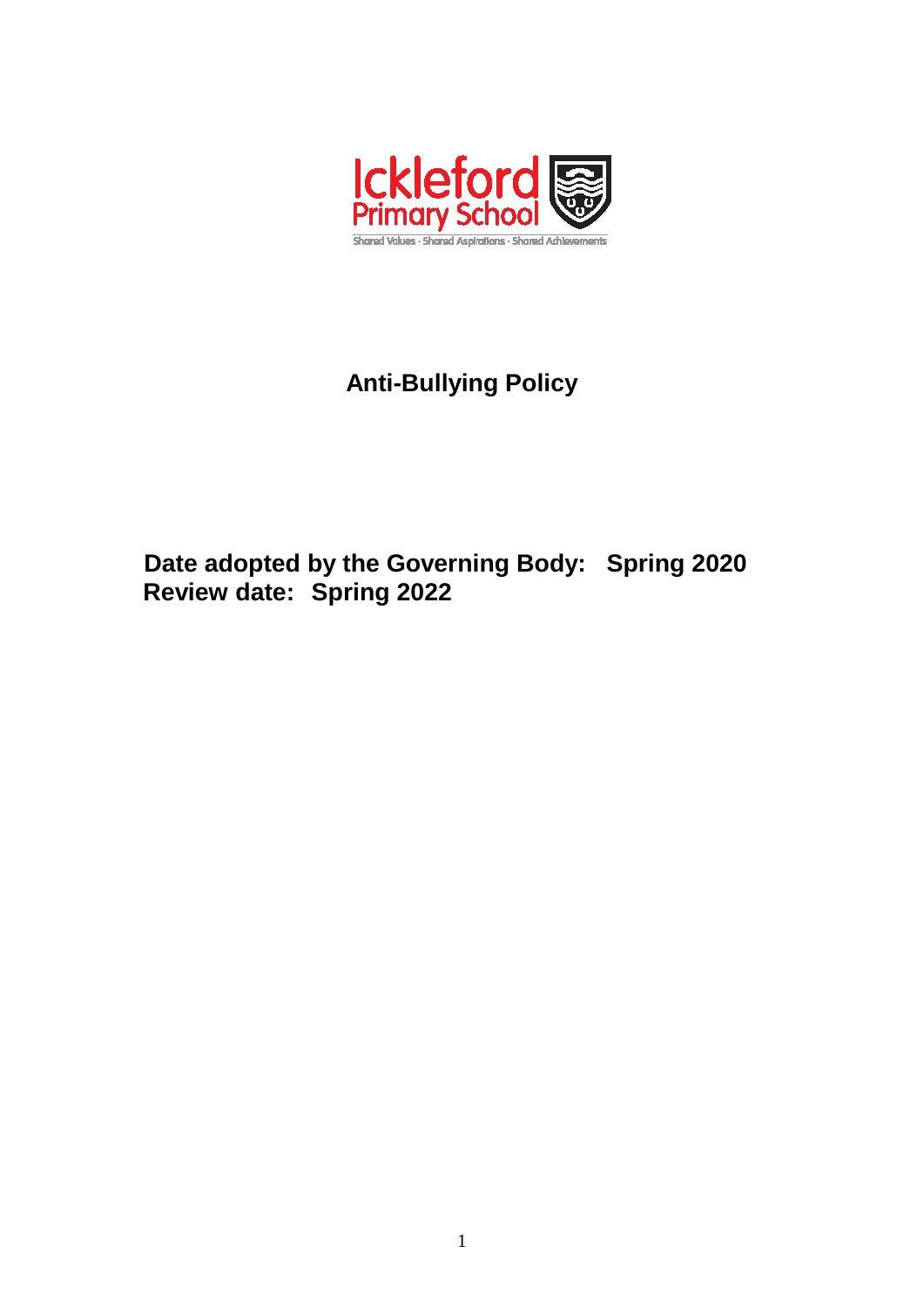**Ickleford Primary School is a place where every person has the right to be themselves, to be included and to learn in a safe and happy environment. Everyone at our school is equal and treats each other with respect and kindness.**

**No form of bullying will be tolerated and all incidents will be taken seriously.**

### **Aims of the Policy**

At Ickleford Primary School the safety, welfare and well-being of all pupils and staff is a key priority. We take all incidences of bullying seriously and it is our duty as a whole school community to take measures to prevent and tackle any bullying, harassment or discrimination.

We actively promote values of respect and equality, and work to ensure that difference and diversity is celebrated across the whole school community. We want to enable our pupils to become responsible citizens and to prepare them for life in  $21<sup>st</sup>$  Century Britain. These values reflect those that will be expected of our pupils by society, when they transfer to secondary school and enter further study and the world of work.

We are committed to improving our school's approach to tackling bullying and routinely monitor, review and assess the impact of our preventative measures.

#### **Objectives of the Policy:**

- to ensure that all children, parents and carers, staff and Governors have an agreed understanding of what bullying is
- to ensure that bullying is taken seriously by all members of the school community
- children, parents and carers should be assured that bullying will be tackled effectively when it is reported
- to ensure that all children, parents and carers, staff and Governors follow the school's procedures if bullying occurs

#### **Definition of Bullying**

Bullying is the repetitive, intentional hurting of one person or group by another person or group, where the relationship involves an imbalance of power. It can happen face-to-face or through cyberspace, and comes in many different forms *(Kidscape)*

The **STOP** acronym can be applied to define bullying – **S**everal **T**imes **O**n **P**urpose *(Stonewall)*

## **The nature of bullying can be:**

- **Physical –** such as hitting or physically intimidating someone, or using inappropriate or unwanted contact towards someone
- **Attacking property –** such as damaging, stealing, or hiding someone's possessions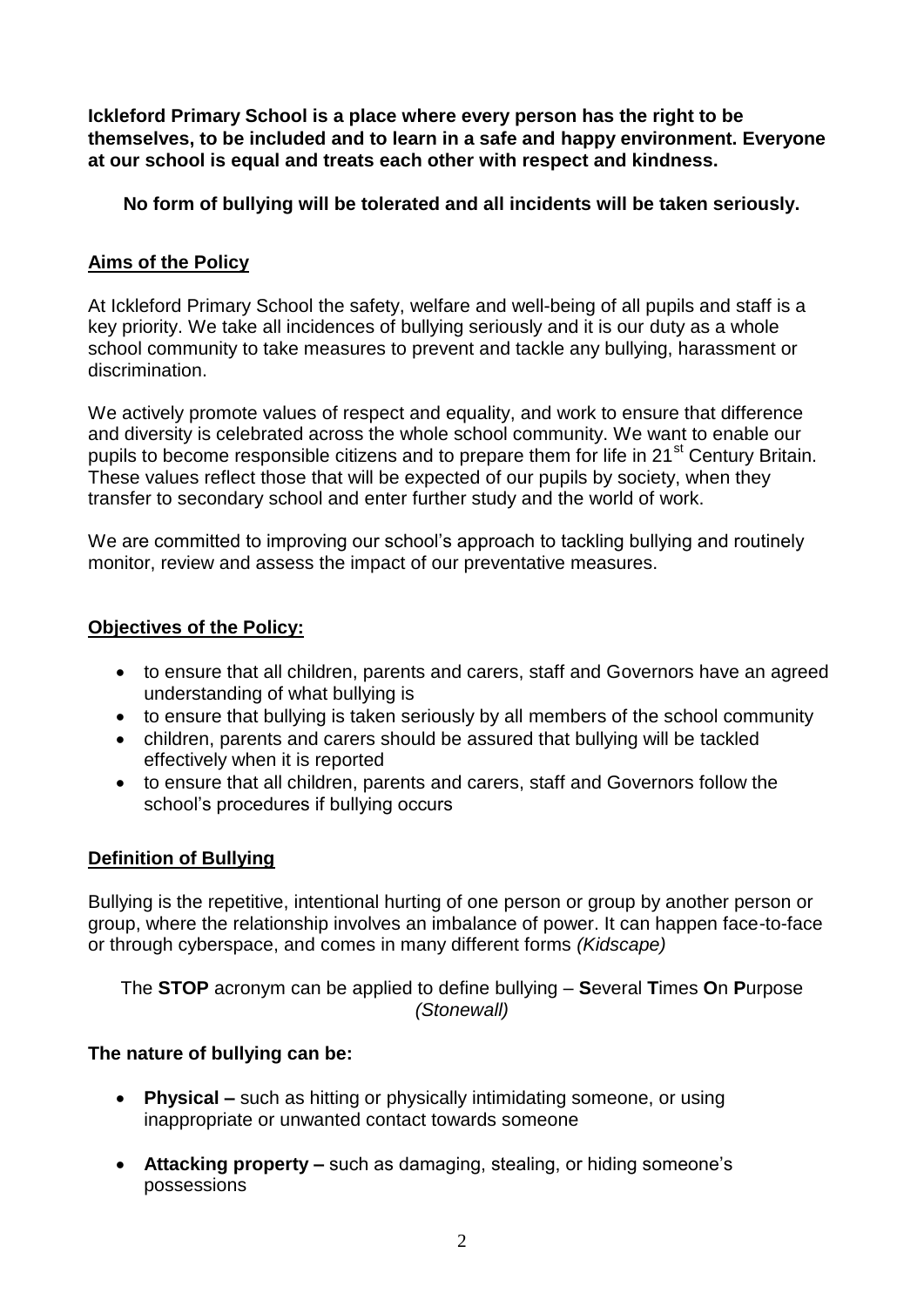- **Verbal -** such as name calling, spreading rumours about someone, using derogatory or offensive language, or threatening someone
- **Cyber –** such as using text, email or other social media to write or say something hurtful about someone
- **Psychological –** such as deliberately excluding or ignoring people

#### **Bullying can be based on the following things:**

- **Race** (racist bullying)
- **Religion or belief**
- **Culture or class**
- **Gender** (sexist bullying)
- **Sexual orientation** (homophobic or biphobic bullying)
- **Gender Identity** (transphobic bullying**)**
- **Special Educational Needs or disability**
- **Appearance or health conditions**
- **Related to home or other personal situations**

**No form of bullying will be tolerated and all incidents will be taken seriously.**

#### **Reporting Bullying**

**PUPILS WHO ARE BEING BULLIED:** If a pupil is being bullied they are encouraged to not retaliate but to tell someone they trust about it such as a friend, family member or 'trusted adult'. They are also encouraged to report any bullying incidents in school:

- report to their class teacher, T.A. or any other 'trusted adult' who works in the school
- tell a friend or school council representative who in turn can help them tell a teacher or 'trusted adult'
- tell an adult at home who can support them in reporting the incident to school, or
- call ChildLine to speak with someone in confidence on 0800 1111

#### **Roles and Responsibilities when Reporting Bullying**

**STAFF:** All school staff, both teaching and non-teaching (e.g. midday supervisors, office staff and site manager) have a duty to report bullying, to be vigilant to the signs of bullying and to play an active role in the school's measures to prevent bullying. If staff are aware of bullying, they should reassure the pupils involved and inform their class teacher and either the Headteacher or the Deputy Headteacher and log the incident on C-Poms (School's internal digital logging system).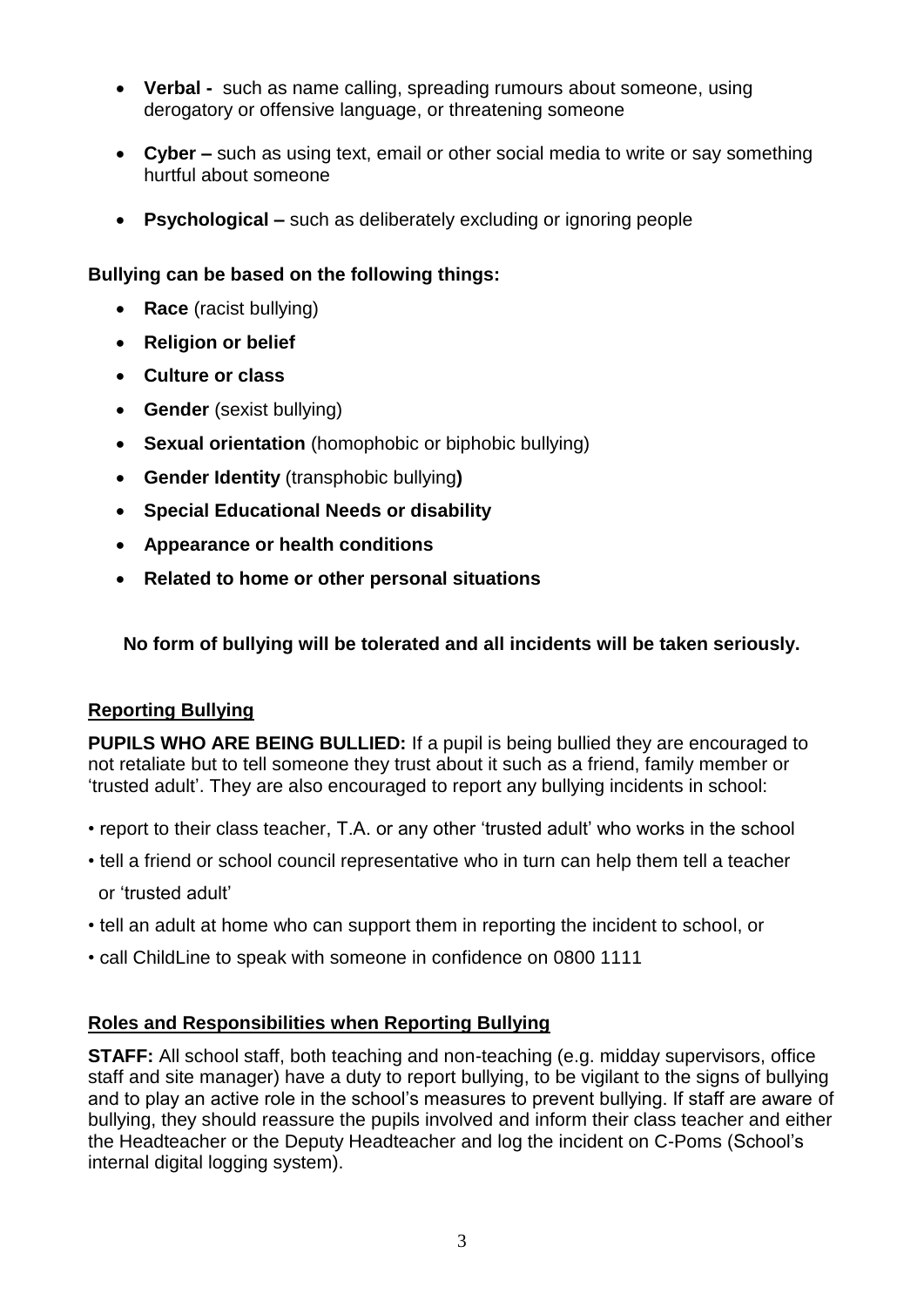**SENIOR STAFF:** The Senior Leadership Team led by the Headteacher have overall responsibility for ensuring that the anti-bullying policy is followed by all members of staff and that the school upholds its duty to promote the safety and well-being of all pupils.

**PARENTS AND CARERS:** Parents and carers should look out for potential signs of bullying, which are listed in Appendix 1, at the end of this policy. Parents and carers should encourage their child not to retaliate and support and encourage them to report the bullying. Parents and carers can report an incident of bullying to the school either in person, or by phoning or emailing the school office. The school office staff will inform their class teacher and either the Headteacher or the Deputy Headteacher.

**PUPILS:** Pupils must not take part in any kind of bullying and should watch out for signs of bullying among their peers. They should never be bystanders to incidents of bullying, but should offer support to the victim and, if possible, help them to tell a 'trusted adult'.

#### **Responding to Bullying**

#### **When bullying has been reported, the following actions will be taken:**

- Staff will record the bullying incident on the School's C-Poms system.
- The Headteacher and/or Deputy Headteacher will monitor the incident recorded on C-Poms and determine the actions, then analyse and evaluate the results.
- The class teacher and Headteacher or Deputy Headteacher will offer support to the target of the bullying through discussion. Individual meetings will then be held with any target of bullying to devise a plan of action that ensures they are made to feel safe and reassured that the bullying is not their fault. Action plans will make use of any appropriate school initiatives listed below.
- The class teacher and Headteacher or Deputy Headteacher will pro-actively respond to the bully who may require support and will devise a plan of action.
- The Headteacher or Deputy headteacher will usually inform parents or carers unless there are exceptional circumstances, and where necessary involve them in any plans of action.
- The School's Positive Behaviour Policy will be followed, which will include 'reflect, restore and repair' discussions, an apology and appropriate consequences. In serious cases an exclusion will be considered.
- The Headteacher will assess whether any other authorities (such as Local Authority, Police or outside agencies) need to be involved.
- The Headteacher will produce termly reports summarising the information, which will be presented to the Governing Body in the Headteacher's Termly Report.

#### **Derogatory language**

Derogatory or offensive language is not acceptable and will not be tolerated. This type of language can take any of the forms of bullying listed in our definition of bullying. It will be challenged by staff, recorded and monitored on C-Poms. Follow up actions and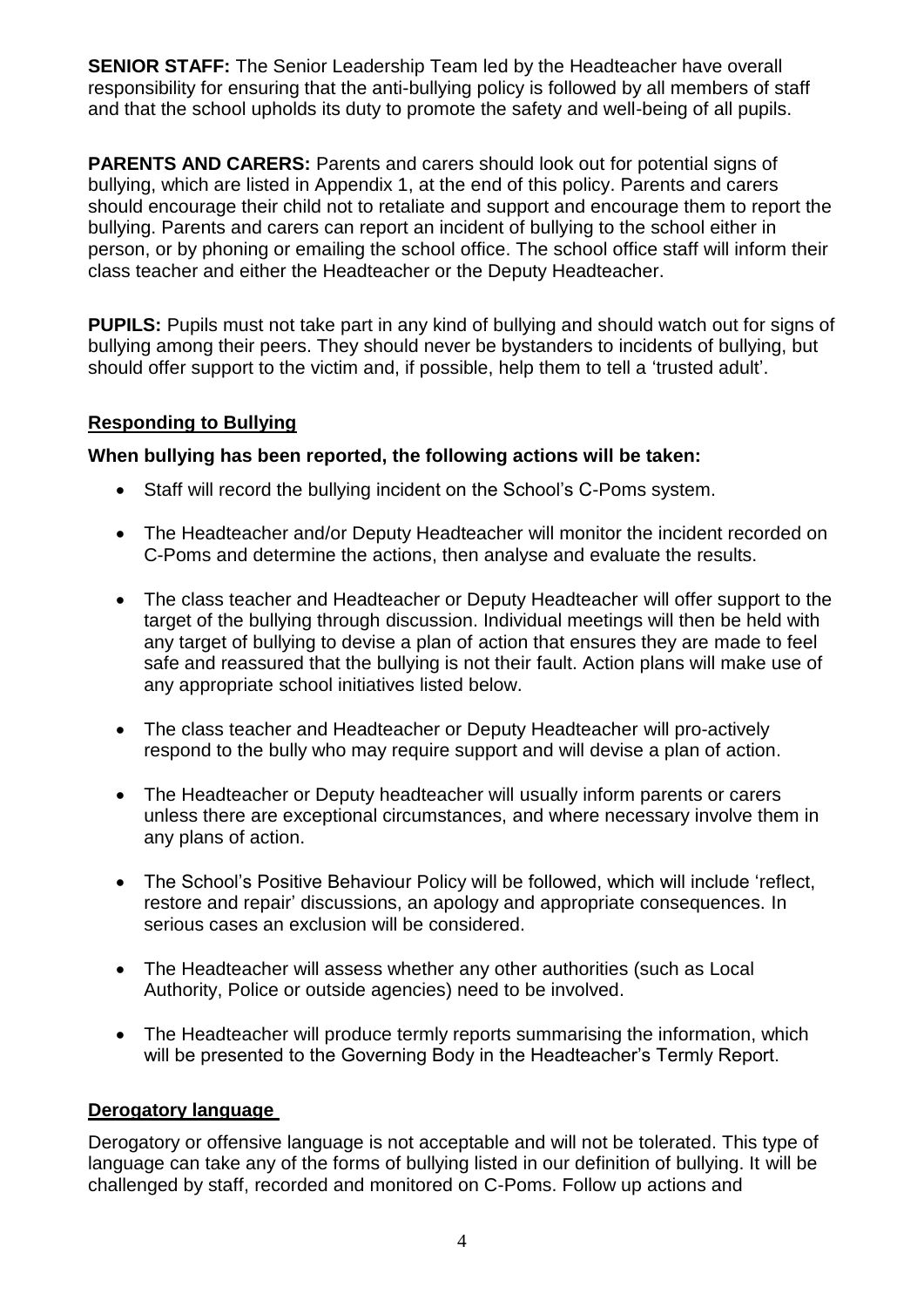consequences, if appropriate, will be taken for pupils and staff found using any such language.

## **Prejudice-based incidents**

A prejudice-based incident is a one-off incident of unkind or hurtful behaviour that is motivated by a prejudice or negative attitudes, beliefs or views towards a protected characteristic or minority group. It can be targeted towards an individual or group of people and have a significant impact on those targeted. All prejudice-based incidents are taken seriously and recorded and monitored in school, with the Headteacher reporting any such incidents to the Governing Body in the Headteacher's Termly Report. This not only ensures that all incidents are dealt with accordingly, but also helps to prevent bullying as it enables targeted anti-bullying interventions.

## **School Initiatives to Prevent and Tackle Bullying**

We work hard to prevent any forms of bullying. We use a range of measures to prevent and tackle bullying, including:

- Golden Rules which are embedded across the school and are based on the UN Convention on the Rights of the Child.
- Age appropriate PSHE teaching includes opportunities for pupils to understand about different types of bullying and what they can do to prevent it.
- Values Education, which include equality and respect, are embedded across the curriculum to ensure that it is as inclusive as possible.
- Child friendly anti-bullying policy ensures all pupils understand and uphold the antibullying policy.
- Protective Behaviour programme which includes safety awareness and resilience building activities that helps children and adults to recognise any situation where they feel worried or unsafe, such as feeling stressed, bullied or threatened; and explores practical ways to keep safe.
- Class circle time discussions which are used as a tool for improving relationships and behaviour.
- School council representatives' air individual or class concerns regarding behaviour or aid in the promotion and feedback of specific events around school.
- Collective Worship and school assemblies which help raise awareness of bullying and derogatory language.
- Online Safety forms a routine and regular part of any computing curriculum lesson.
- National Anti-Bullying Week, provides age appropriate activities to reinforce the pupils' understanding of bullying.
- Black History Month activities which promote the positive contribution black and minority ethnic groups have made to British culture.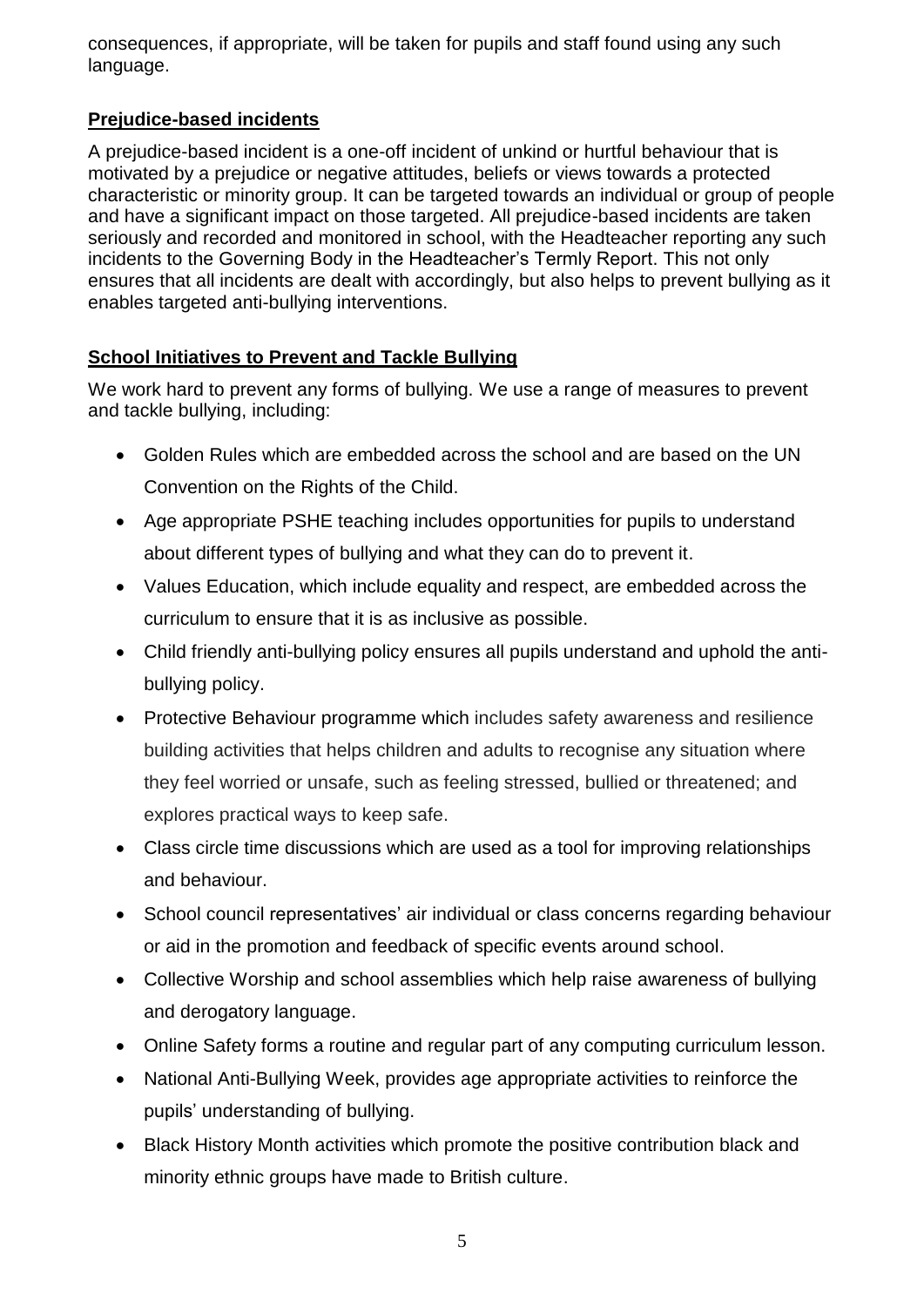- School's Positive Behaviour Policy which promotes the opportunity for discussion to reflect on anti-social behaviours and the feelings they generate, and lead into repairing and restoring relationships.
- Resilience Reaps Rewards program which is a whole school initiative to develop the resilience of children and families.
- School is willing to work with parents and carers in partnership with suitable outside organisations which tackle bullying where appropriate.

## **Training**

The Headteacher is responsible for ensuring that all school staff, both teaching and nonteaching (including midday supervisors, office staff and site manager) receive regular training on all aspects of the anti-bullying policy.

#### **Monitoring and Reviewing**

The Headteacher is responsible for reporting to the Governing Body (and the Local Authority where applicable) on how the policy is being enforced and upheld, via a termly report. The Governors are in turn responsible for monitoring the effectiveness of the policy via the termly report and by in-school monitoring such as learning walks and focus groups with pupils, on Governor days. The policy is reviewed every 2 years.

#### **This policy should be read in conjunction with the following School policies:**

- Positive Behaviour Policy
- Online Safety and Acceptable Internet Use Policies
- Staff Code of Conduct Policy
- Equality Policy
- Child Protection and Confidentiality Policies
- PSHE and SRE Policies
- Whistle Blowing Policy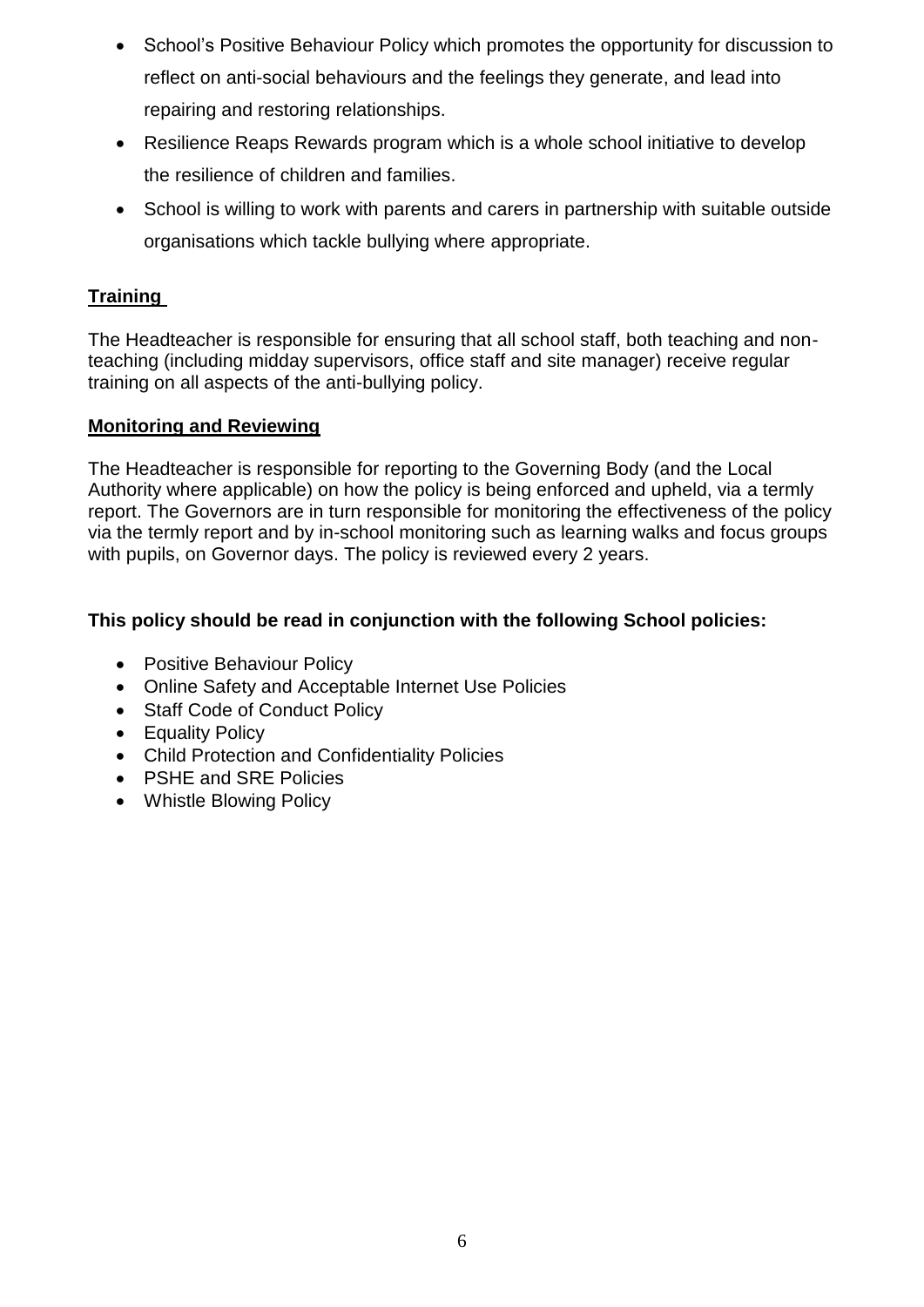## **APPENDIX 1**

#### **Signs and Symptoms**

A child *may* indicate signs of behaviour that they are being bullied. Adults should be aware of these possible signs if a child:

- is frightened of walking to and from school
- begs to be driven to school
- changes their usual routine
- is unwilling to go to school
- begins truanting
- becomes withdrawn, anxious, or lacking in confidence
- starts stammering
- attempts or threatens to run away
- cries themselves to sleep at night or has nightmares
- $\bullet$  feels ill in the morning
- begins to underachieve in school work
- has possessions go "missing"
- asks for money or starts to steal money (to give to bully)
- has unexplained cuts or bruises
- becomes aggressive, disruptive or unreasonable
- is bullying other children or siblings
- stops eating
- is frightened to say what's wrong

**These signs and behaviours could indicate other problems, but bullying could be considered a possibility and investigated.**